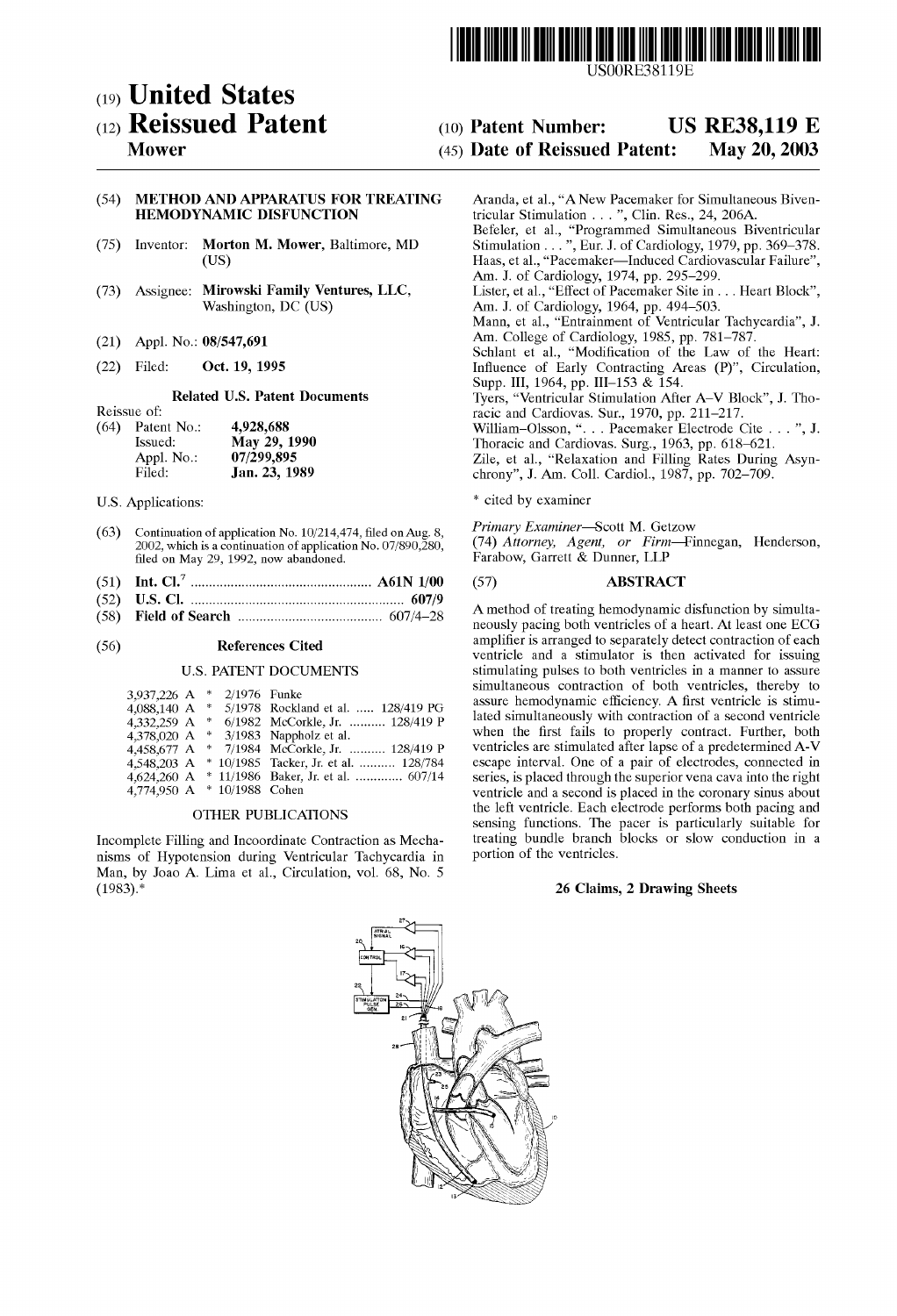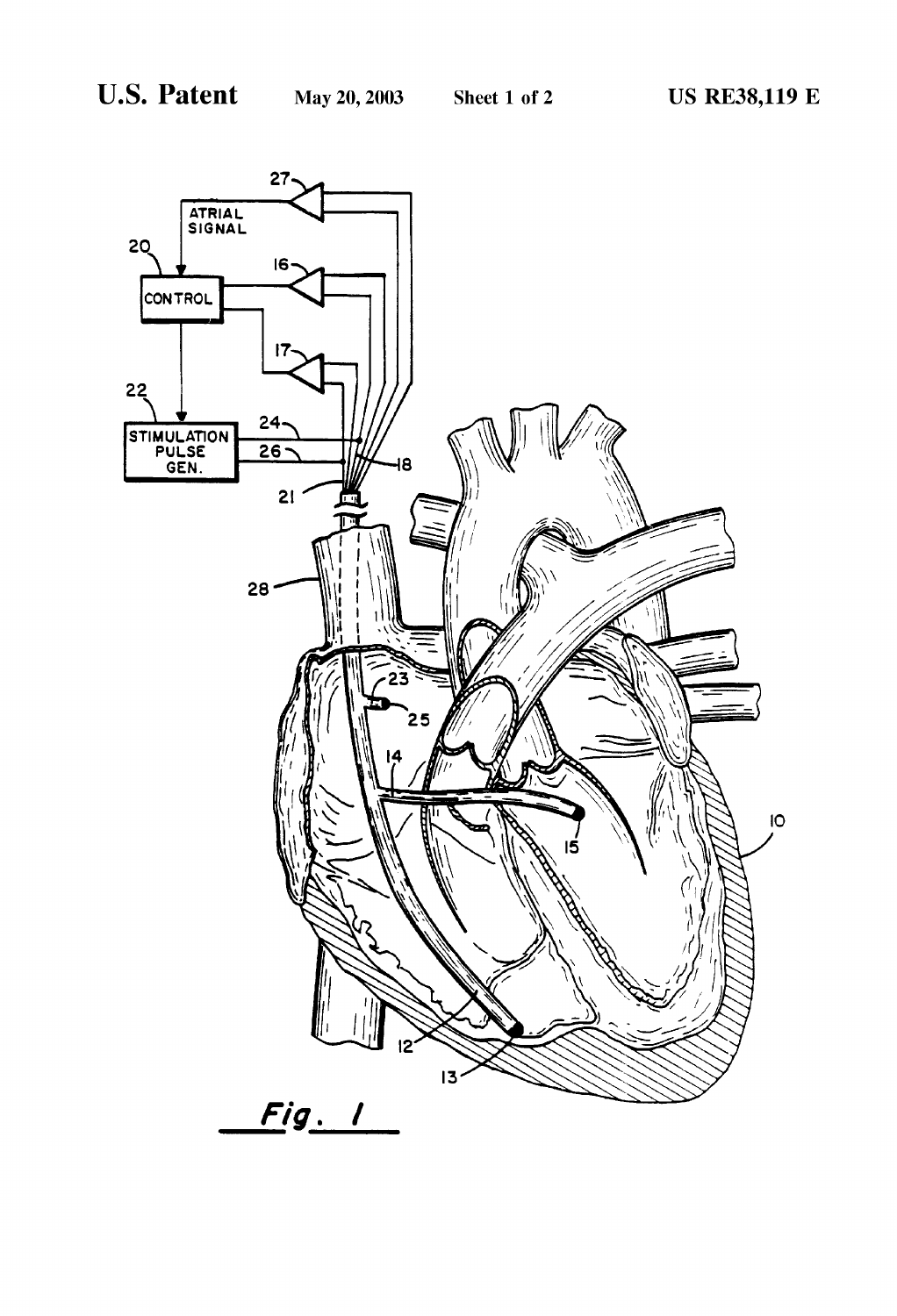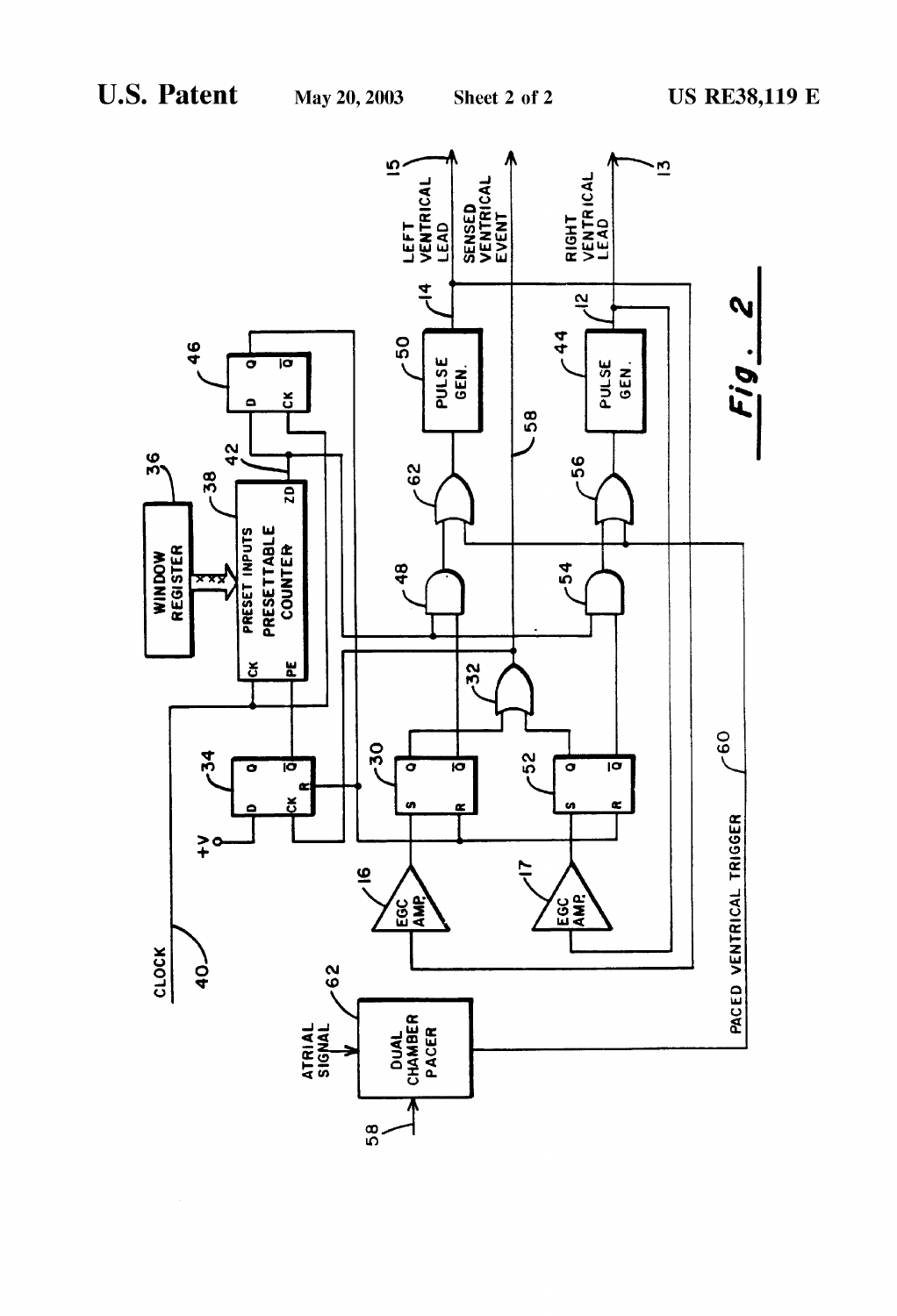25

 $30$ 

60

65

# METHOD AND APPARATUS FOR TREATING HEMODYNAMIC DISFUNCTION

# Matter enclosed in heavy brackets [ ] appears in the original patent but forms no part of this reissue specification; matter printed in italics indicates the additions made by reissue.

Application Ser. No.  $10/214,474$  filed August 8, 2002 is a continuation application of the instant reissue application, Ser. No. 08/547,691, which application is, in turn, a con-  $10$ tinuation of application Ser. No.  $07/890,280$ , filed May 29, 1992, now abandoned, which is a Reissue of Ser. No. 07/299,895, filed Jan. 23, 1989, now U.S. Pat. No. 4,928, 688.

# BACKGROUND OF THE INVENTION

I. Field of the Invention

This invention pertains to medical devices, but more specifically, to a method for increasing the cardiac output of a patient suffering from congestive heart failure by stimu-  $20$ lating the heart of the patient at multiple sites simulta neously.

#### II. Discussion of the Prior Art

Normally, impulses from the SA node affect contraction of the atria and then propagate to the AV node. The AV node, in turn, emits a second nerve impulse Which affects contrac tion of the ventricles. These nerve impulses affect contraction, i.e., depolarization of the tissue of the heart, in a coordinated manner to circulate blood through the body. Cardiac pacers of the type herein described generally are useful for maintaining proper functional operation of a sick heart. Of many cardiac deficiencies which have in the past been diagnosed and treated, conduction difficulties have presented significant problems for which a pacer has been used for treatment. A particular conduction deficiency, knoWn as AV branch block, inhibits the transfer of nerve impulses from the sinoatrial (SA) node to atrial-ventricular (AV) node. When a bundle block occurs, these nerve impulses are not properly transmitted from the SA node to the AV node and ventricles.

When this condition occurs, normal treatment is to employ a pacer which looks onto the rhythmic cycle of the atrial beating signal and supplies to the ventricles a stimu lating impulse at a certain time thereafter to effect contrac tion of the ventricles. The time period between the occurrence of the atrial beat and the normal contraction of the ventricles is known as the A-V delay period. Generally, hemodynamic efficiency is somewhat dependent to the A-V delay period, thus the pacer must emit a stimulating pulse at  $_{50}$ a time to preserve an optimum A-V delay period.

Other forms of conduction deficiency, such as myocardial scarring and bundle branch block, cause slow conduction of nerve impulses, in Which case, nerve impulses are indeed passed from the SA to the AV node, but in a time period  $55$ which is slower than normal. The Q-R-S complex in this case Would manifest itself in being very Wide and hemody namic efficiency also becomes lower than normal.

In each of the above-mentioned cardiac deficiencies, the heart does not contract in coordinated fashion. This unco ordinated movement increases depolarization time and reults in more inefficient pumping rather than a more coordinated and simultaneous ventricular depolarization. In essence, such conduction deficiencies result in asynchrony betWeen the left and right ventricle.

Additionally, arrhythmias of the heart produce uncoordi nated ventricular contraction that affects the hemodynamic 2

15 employing a plurality of electrodes attached to the heart for efficiency of the heart. Specifically, the recent paper "Incomplete Filling and Incoordinate Contraction as Mechanisms of Hypotension During Ventricular Tachycardia in Man", pub lished in Circulation, Vol. 68, No. 5, in 1983, describes that left ventricular function is severely disturbed by the disor ganization of Wall motion in hearts undergoing ventricular tachycardias. Moreover, it Was found that hearts With impaired functions show profound reductions in pumping ability due to incoordinate contraction of the ventricles. It appears reasonable to believe, therefore, that any abnormal functioning heart that requires pacemaking or Which has QRS widening will have a better hemodynamic efficiency if both ventricles are paced to contract in coordination With each other. There have been systems developed in the past effecting stimulation of a plurality of regions of the heart. For example, the Funke U.S. Pat. No. 3,937,226 discloses a cardiac electrical stimulation defibrillation system including a plurality of electrode terminals connected in a spaced relation on the heart. The electrodes, Which provide stimu lating and sensing, are each connected to amplifiers. The amplifiers are connected to electronic control circuit means configured to cause stimulation of all of the electrode terminals simultaneously in response to a sensed depolriza tion signal on the heart by at least one electrode terminal. In addition, the electronic control circuit is provided With a multivibrator means to synchronize the stimulation signal with the Q-R-S complex. Although Funke does teach the concept of simultaneous stimulation of a plurality of spaced electrodes, he does not disclose its specific use as a method of improving the cardiac output of patients suffering from congestive heart failure, nor does he discuss the specific placement of the electrodes about the heart.

<sub>35</sub> similar system to Funke's although a specific use as a 40 paths of operation. A first path provides stimulation to one 45 second path provides stimulation to a plurality of locations The Rockland et al US. Pat. No. 4,088,140 discloses a pacemaker is stated in the patent. Rockland, et al discloses a demand anti-arrythmia pacemaker including a plurality of sensing electrodes connected to the heart to sense ventricular depolarizations. Electronic circuitry is provided having two area of the heart if depolarization of a naturally occurring heart beat fails to occur within a first predetermined time period. In this first path, it is stated that the circuitry acts as a pacemaker in the event of skipped natural heartbeats. A on the heart if a depolarization signal is sensed on the heart with a second predetermined time period. In this second path, it is stated that the circuitry acts as a synchronous multiple electrode pacemaker or a synchronous multiple electrode defibrillator. Although, one example of an electrode placed in the intraventricular section and others in a spaced relation on the heart ventricles is given, there are no teachings of the specific placement of the electrodes on the heart nor the improvement of cardiac output from a sick heart. In addition, the electrodes perform either stimulating or sensing, not both, therefore a large number of electrodes is required in this system.

The Tacker, Jr. et al and McCorkle U.S. Pat. Nos. 4,548, 203, 4,458,677 and 4,332,259, respectively, disclose the specific placement of an electrode in or around both left and right ventricles of the heart. The Tacker, Jr. et al patent discloses the placement of a catheter having one electrode in the right ventricle and another outside the heart and a third electrode placed on the left ventricle. The catheter electrodes, each being paired With the left ventricular electrode, are pulsed in sequence With a predetermined time separation resulting in uniform current density delivered to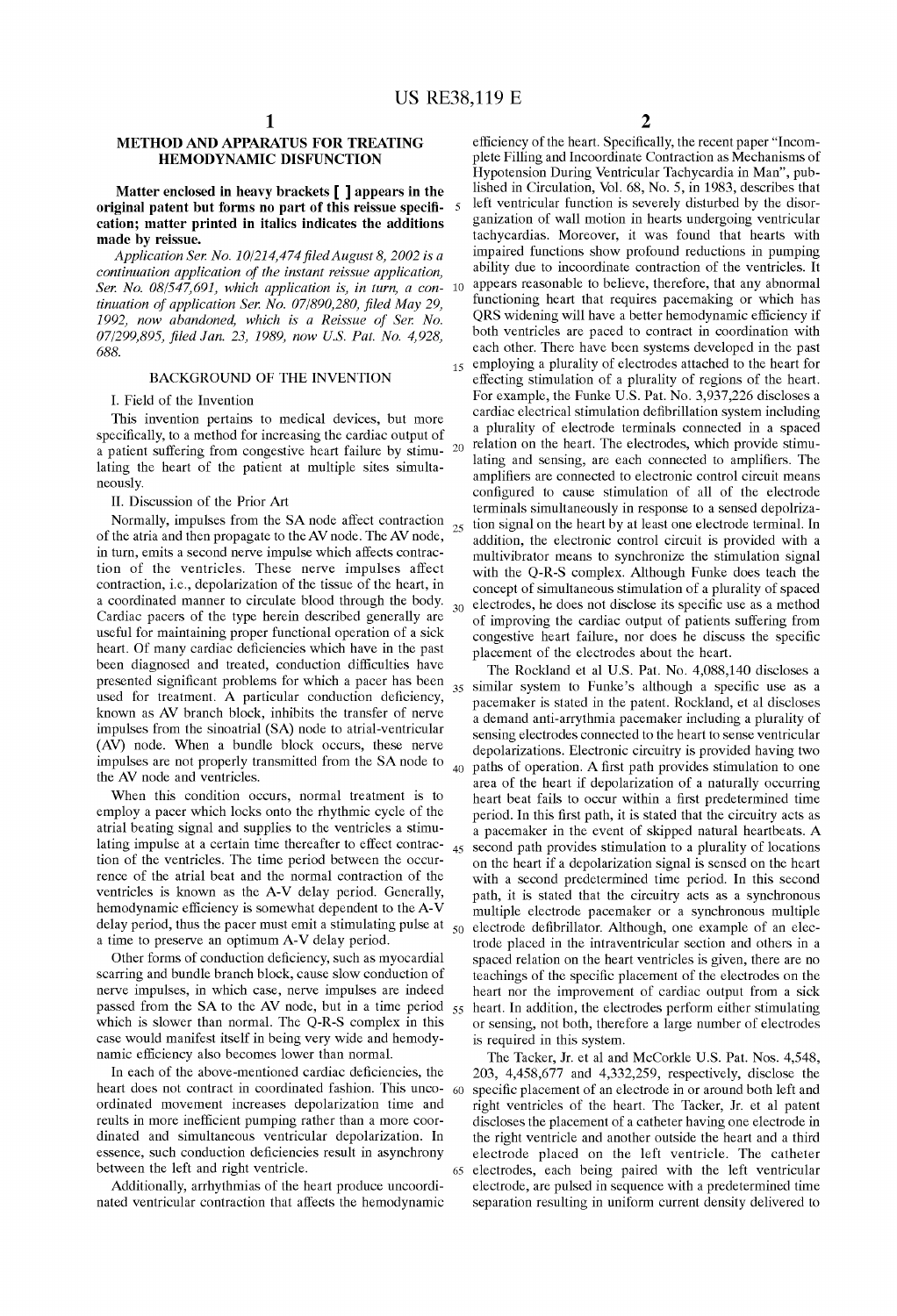20

35

the heart. However, this pulsing scheme and configuration is disclosed for use in a ventricular defibrillation device and not for cardiac pacing to improve cardiac output Wherein a more precise synchroniZation of stimulation signals With the Q-R-S complex is required.

The McCorkle, Jr. patents disclose the specific placement of an electrode in the right ventricle and another electrode in the coronary sinus surrounding the left ventricle for con nection to a pacemaker. However, there is no specific technique disclose of providing stimulating signals to the 10 electrodes to perform a pacemaking function.

In light of the above difficulties and shortcomings of the prior art, an objective of the present invention is to provide a cardiac pacer for increasing hemodynamic efficiency of a heart experiencing a conduction deficiency.

Another objective of the invention is to ensure a more coordinated and simultaneous ventricular depolarization of both left and right ventricles of the heart.

A yet further objective of this invention is to provide a cardiac pacer suitable for being implanted in a manner so as to impose a minimal surgical risk during implantation thereof.

A further objective of this invention is to provide a method and apparatus of separately sensing and stimulating  $_{25}$ each ventricle of the heart in order for effecting simultaneous contraction automatically of both ventricles of the heart to narroW the QRS complex of a failing heart and thereby cause an increase in blood pressure and cardiac output.

#### SUMMARY OF THE INVENTION

The method of the present invention involves a procedure for pacing of the heart in a particular Way so as to improve its contraction pattern, and thereby augment the movement of blood through the heart. Patients suffering from severe congestive heart failure, Which is found not to respond Well to conventional drug therapy and to have a conduction defect in the ventricle resulting in a Widen Q-R-S complex have been aided by a pacing regimen in Which stimulating pulses are simultaneously applied to both ventricles by way 40 of a demand pacemaker or asynchronous pacemaker.

It is theorized that a considerable part of the hemodynamic impairment in refractory congestive heart failure With conduction defects is due to an incoordinate contraction of the heart, so that a part of the heart muscle contracts and 45 balloons out the part that is not contracting. When the latter area of the heart muscle does finally contract, the former has relaxed, so that a large part of the blood volume is merely shunted back and forth Within the heart rather than being pattern.

To attain the foregoing and other objectives, the present invention comprises, a bi-ventricular cardiac pacer having detecting and stimulating circuits for effecting substatially simultaneous contraction of both left and right ventricles of 55 the heart. In the preferred embodiment, the bi-ventricular pacer comprises ECG amplifier means for separately processing sensed cardiac signals from each of the right and left ventricles. The amplified sensed signals are used to determined where possible abnormal conduction delays exist on 60 the heart and to activate an electrical stimulator for stimu lating the appropriate abnormally functioning part of the heart. More specifically, the stimulator responds to the control circuit to issue stimulating pulses simultaneously to lator may be of the demand type Wherein pacing pulses are only issued in the absence of a normal Q-R-S complex for

 $\frac{4}{\sqrt{1}}$  on or the other of the two ventricles (e.g., occasional bundle branch block or sloW conduction), or the nondemand type wherein pacing pulses are always issued (e.g., permanent bundle branch block or slow conduction).

To convey and sense signals to and from the heart, the present invention includes a pacing lead assembly compris ing first and second separate electrodes. The first electrode is preferably introduced through the superior vena cava into the right ventricle and the second electrode is introduced through the coronary sinus to the left ventricle. Both lead segments include a sensing and pacing tip electrode Which serves to both sense a cardiac depolarization signal or to apply a stimulating pulse from an implanted pulse generator to the ventricle.

Additionally, to preserve a predetermined A-V delay period, additional atrial sensing electrodes may be placed on or around the atrial chambers of the heart and connected to the control circuit. The control circuit responds to the sensed atrial and ventricular depolarization signals to provide simultaneous ventricular contraction signals applied to the left and right ventricles folloWing a preset A-V delay period.

The advantages of the present invention include a more precise and coordinated simultaneous ventricular depolar ization of both the right and left ventricular to thereby increase hemodynamic efficiency of a patient experiencing congestive heart failure or Weak contractions.

These together With other objects and advantages Which will become subsequently apparent reside in the details of 30 construction and operation as more fully hereinafter described and claimed, reference being had to the accom panying draWing forming a part hereof, Wherein like numer als refer to like parts throughout.

## BRIEF DESCRIPTION OF THE DRAWING FIGURES

FIG. 1 depicts a functional block diagram of an apparatus for carrying out the teaching of this invention; and

FIG. 2 is a logic diagram of the "CONTROL" shoWn in FIG. 1.

### DETAILED DESCRIPTION OF THE

#### PREFERRED EMBODIMENT

ejected as would happen with a more coordinate contraction  $50$  connected, via conductors 18 and 21, to separate ECG sense FIG. 1 illustrates the overall pacing system Which may be employed for carrying out the teachings of the invention. A pair of leads 12 and 14 With corresponding sensing/ stimulating tip electrodes 13 and 15 are electrically amplifiers 16 and 17 (or to a single multiplexed amplifier). The amplifiers 16 and 17 are both connected to a control circuit unit 20. A stimulator circuit 22 is connected to the control unit 20 and has tWo output conductor lines 24 and 26 Which are electrically connected to the conductors 18 and 21, respectively. From this structure, signals my be sepa rately sensed by the electrodes 13 and 15 and stimulating pacing signals may be separately delivered to the electrodes 13 and 15, via lead branches 12 and 14.

either the left or right ventricle, as appropriate. The stimu- 65 the right ventricle of the heart 10. A preferred surgical In operation, the electrodes 13 and 15 are disposed in or about the right and left ventricles, respectively. A preferred surgical procedure for implanting the lead 12 is to extend it through the superior vena cava 28 so that the sensing stimulating tip 13 thereof lodges in the internal chamber of procedure for implanting lead branch 14 is to extend it through the coronary sinus (not shoWn) of the heart 10 so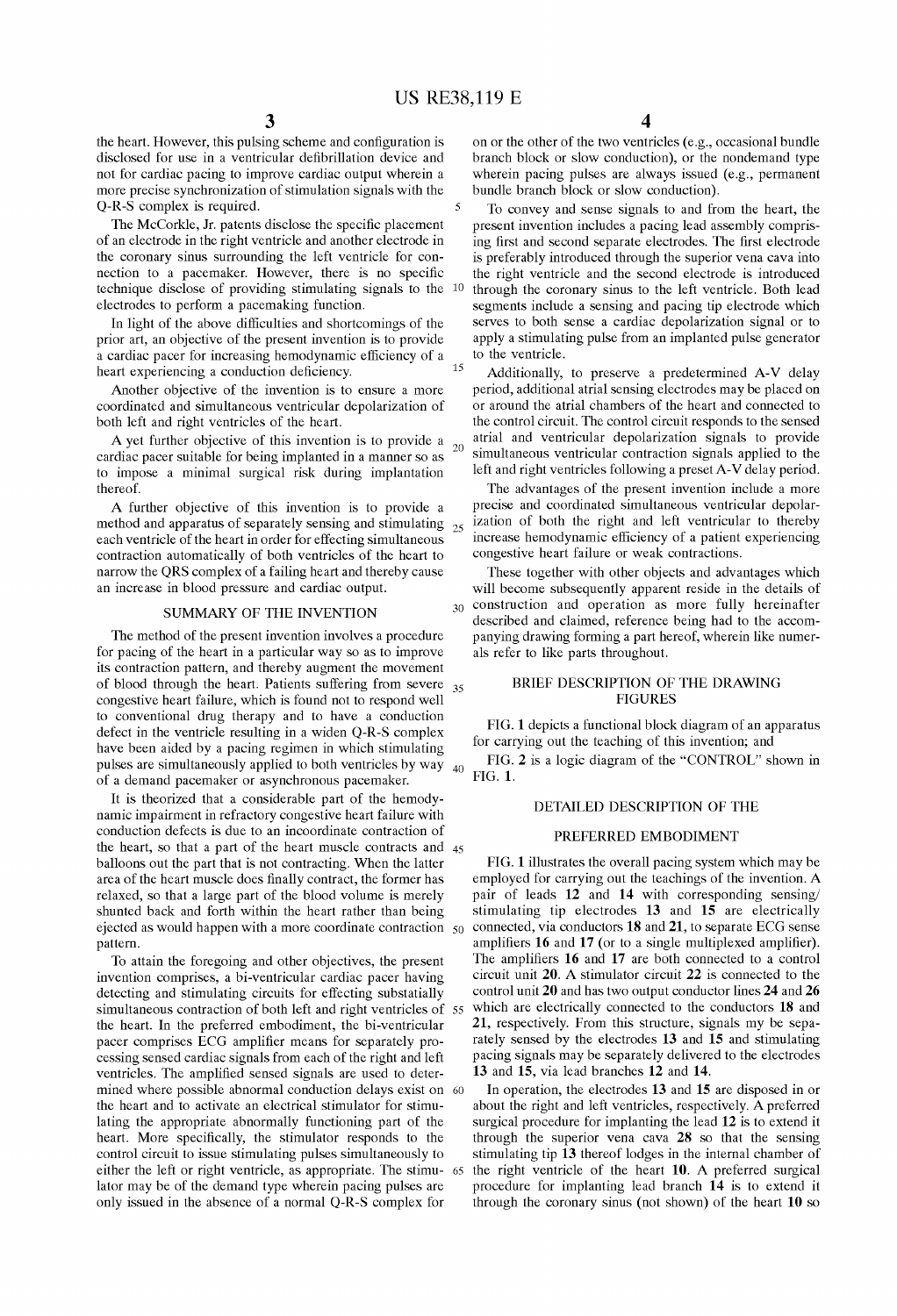$\overline{5}$ 

25

 $30\,$ 

15

20

that the sensing/stimulating tip 15 thereof lodges directly in or about the coronary simus and left ventricle. Although it is described that electrodes 13 and 15 perform both sensing and pacing, it is possible for testing and examination, that separate unipolar or bipolar sensing and stimulating elec trodes may be used.

When attached to the heart, the electrodes 13 and 15 sense cardiac signals in the form of Well-known Q-R-S complex at separate sites With the left and right ventricles. The ECG amplifiers 16 and 17 feed the amplified versions of these  $10<sup>10</sup>$ signals to the control circuit 20.

The control circuit 20 analyzes the cardiac signals to determine Whether an abnormal conduction exists. Specifically, if a cardiac signal is received from the left ventricle but not from the right ventricle, the control circuit 20 provides a control signal to the stimulator 22 to issue a stimulating pacing pulse over conductors 24 and 18 and lead branch 12 to the right ventricle, via the sensing/stimulating tip electrodes 13. Similarly, the control circuit 20 provides a control signal to the stimulator 22 to issue a stimulating pacing pulse over lead branch 14 to the left ventricle, via sensing/stimulating tip electrode 15, if a cardiac depolarization signal is received from the right ventricle, but not from the left ventricle. It is also possible to sense a depolarization signal from only one ventricular chamber and then uncon ditionally stimulate both ventricular chambers. This is wasteful of powe which is a concern only if the stimulator is totally implanted and must rely on an implanted battery poWer source.

The timing of the stimulating pacing pulse from the stimulator 22 is such that both ventricles Will contract substantially simultaneously. Where both ventricles are unconditionally stimulated upon the occurrence of a QRS complex on only one side, the fact that ventricular site which had produced a Q-R-S complex is immediately stimulated along With the other ventricle does not cause a problem since the site producing that complex is still refractory at the time it is stimulated.

It is also possible that no cardiac signals are sensed from  $_{40}$ either ventricle, possibly resulting from complete conduc tion failure between the sinoatrial node and the atrialventricular node. In this case, the control circuit 20 Will again activate the stimulator 22 to provide stimulating signals to both ventricles simultaneously.

In an alternative embodiment of this invention, the issu ance of pacing pulses to the ventricles is time-coupled to the rhythmic cycle of the atrial beat of the heart to preserve a preset atrial-ventricular delay period of about 120 to 200 milliseconds. Additional atrial sensing is accomplished, via  $_{50}$ lead 23 and a sense electrode 25 similar to the ventricular leads 12 and 14, but disposed in or about the right atrial chamber and connected to the control circuit 20, via atrial sense amplifier 27. The control circuit  $20$  may be configured to respond to the sensed atrial and ventricular signals to  $55$ activate the stimulator for providing appropriate simulta neous stimulating signals to the ventricles as described above in accordance with the predetermined A-V delay period.

In the case Where the conduction of the natural stimulat 60 ing signal originating at the sinoatrial node of the heart 10 is only partially blocked or slowed, the ventricles may partially or incompletely contract, in Which case hemody nanmic efficiency is reduced. Under these circumstances, provision is made in the control circuit 20 for determining 65 from generating a left ventricle pacing pulse. Whether a Q-R-S cardiac signal, although present, is Weak or sloW, and if so, to activate the stimulator 22 to stimulate the

6

ventricles of the heart by passing pacing pulses simulta neously thereto.

FIG. 2 shows one embodiment of the control circuitry 20 of FIG. 1 required to perform bi-ventricular pacing. Also shoWn in the circuit of FIG. 2 are means for interconnecting the bi-ventricular control circuitry With conventional demand pacing circuitry to implement various additional pacing modes. It is understood that in the preferred embodiment, the circuitry shown in FIG. 1 would be preferably incorporated directly into the design of a pacer rather than its adjunctive form shoWn here for purposes of illus tration.

To accomplish bi-ventricular pacing, activity is sensed in both the left and the right ventricle. When a ventricular contraction is sensed in either ventricle, a timer is initiated. If Within a time WindoW established by said timer, the contraction is sensed in the other ventricle, all pacing is inhibited because the natural contractions are deemed to be simultaneous. On the other hand, if ventricular contractions are not sensed in both ventricles Within a period of coinci dence defined by the time delay, at the end of this delay, the pacing pulse Will be emitted, but only to the ventricle for which a QRS complex has not been sensed. Generally, ventricular contractions Which occur With 5—10 milliseconds of each other result in sufficient hemodynamic efficiency so as to not require treatment. Hence, the delay WindoW may be of this order of magnitude. As used herein, the term "sub stantially simultaneous contraction" includes the occurence of natural contractions of both ventricles With the WindoW period or an evoked contraction of one or both ventricles immediately following the expiration of the window period.

Operation of the circuit of FIG. 2 will now be described. Electrical activity originating in the left ventricle is sensed by electrode  $15$  on lead  $14$  coupled to amplifier  $16$ . It is assumed that amplifier 16 contains all of the thresholding and inhibiting provisions commonly utilized in existing pacing systems to inhibit all electrical activity, save valid ventricular contractions. Similarly, electrical activity in the right ventricle is sensed by electrode 13 on lead 12 and processed by ECG amplifier 17.

45 initiates the aforementioned delay timing. WindoW register Let if first be assumed that a left ventricle contraction procedes that of the right. In this case, an R-Wave signal propagates through amplifier  $16$  to set the Set-Reset type flip-flop 30. a logical "1" signal passes through OR gate 32 to clock D-type of flop 34 to the "set" state which, in turn, 36 is loaded With a digital count value Which is represen tative of the desired delay WindoW, e.g., 5—10 ms. This may be either a fixed, hard-wired register or, alternatively, a programmable register Which may be set by telemetry means in a known manner. When the preset enable input (PE) in high, counter 38 is held at a digital count corresponding to the value held in window register  $36$ . When flip-flop  $34$  is set, the PE on counter 38 is removed, alloWing the counter to be decremented With each clock pulse provided on clock line 40. At the end of the preporgrammed window delay interval, counter 38 is decremented to zero, causing the zero detect (ZD) line 42 to go high. The leading edge of the Zero detect pulse is used to trigger a ventricle pacing pulse from pulse generator 44, via gates 54 and 56, as required. The pulse generator circuitry 44 converts the leading edge trigger to a pulse of the proper amplitube and duration for effective stimulation of the right ventricle. Note that, since under the assumed conditions flip-flop 30 has been set, AND gate 48 is disabled and, therefore, pulse generator 50 is inhibited

Next to be considered is the case Where a right ventricle contraction has not been sensed Within the prescribed Win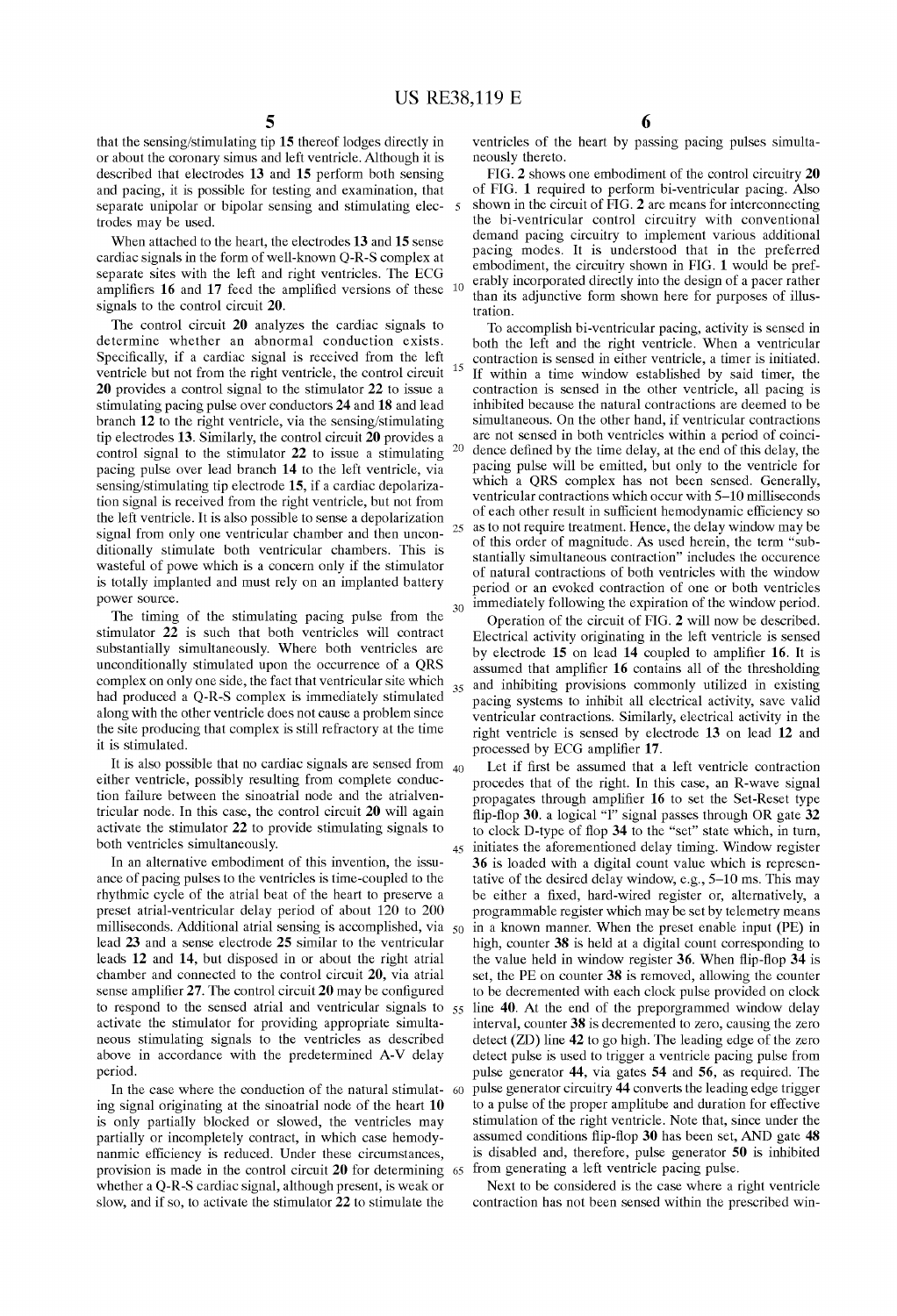dow interval. In this case, flip-flop 52 remains reset and AND gate 54 is enabled Which allows the Zero detect pulse ZD to propagate through OR gate 56 to trigger pulse generator 44, thus stimulating the right ventricle. If, however, a right ventricle contraction has been detected, 5 flip-flop 52 would have been set prior to the generation of the ZD pulse and, in this case, both AND gates 48 and 54 are disabled and no pacing pulse in either ventricle is generated.

It can be seen from the symmetry of the circuit that the cedes the left ventricle contraction by more than the pre programmed delay interval. In either case, the setting of either flip-flop 30 or  $52$  causes  $52$  causes the initiation of the timing window delay interval. When one of these flip-flop sets, the other must set within the window period, otherwise a pacing pulse Will be generated in the unsensed ventricle.

The vi-bentriclar pacing control circuitry may be com bined with other well-known pacer control circuitry such that the bi-ventriclar mode can be realized in combination 20 with any other pacing mode, such as VVI, DDD, VOO. Line 58 is the logical OR of either of left ventricle event or a right ventricle event. It may be connected to other pacing control circuitry 62 in place of the signal Which is normally respon sive to only activity in the left ventricle. A sensed ventricle 25 event thus inhibits the generation of a pacing trigger from another pacing circuitry and leaves the control of pacing in the alternate ventricle, as required; to the circuitry of FIG. 1. If line 58 is not activated Within the escape interval of the other pacing control circuitry, a paced ventricle trigger signal on line 60 is produced which propagates through both  $30$ OR gate 62 and OR gate 56 to trigger pacing pulses in both ventricles.

It is also contemplated that When a ventricular depolar ization signal is sensed in one or the other of the ventricles, that a stimulating pulse may also be immediately delivered, on an unconditional basis, to both ventricles, via the implanted leads 13 and 15, thus resulting in a coordinated contraction of both ventricles. 35

The foregoing illustrate preferred arrangements for car  $40$ rying out the objectives of this invention. Modifications and variations can obviously be made by those skilled in the art without departing from the true spirit and scope of the invention. For instance, the circuit may be employed to simultaneously pace the auricles, instead of ventricles, if 45 such is required to improve pumping efficiency. The arrangement may also be employed as an improvement of conventional pacers thereby to improve their performance. As stated herein, the inventive arrangement can be used in an implanted device or in an external treating, diagnostic or  $\epsilon_0$ testing device. Accordingly, the invention is limited only by the scope of the appended claims rather than by What is shoWn and described. Therefore, it is the intent to cover all such modifications and alternate embodiments as may come within the true scope of this invention.

What is claimed is:

1. A method for improving the hemodynamic efficiency of a sick heart comprising the steps of:

(a) detecting respective cardiac signals originating in the left and right ventricles of the heart;

60

- (b) analyZing said cardiac signals and the absence thereof in an electronic control circuit; and
- (c) providing electrical pulses from a stimulating circuit controlled by said control circuit to one, the other or both ventricles as required for effecting substantially 65 simultaneous contraction of both ventricles, said step of analyZing including providing a control signal from

said control circuit to said stimulating circuit for pro ducing an electrical stimulating pulse to one or both ventricles in response to the absence of a detected cardiac signal from one or both ventricles Within a time interval Which is a small fraction of the pulse Width of a detected cardiac signal.

operation is identical if the right ventricle contraction pre- 10 respective cardiac signals of the left and right ventricles, and 2. The method of claim 1 Wherein said step of detecting respective cardiac signals comprises deposing electrodes in or on the left and right ventricles for separately detecting the applying said cardiac signals to separate ECG amplifier means connected to each of said electrodes to amplify the cardiac signal for analysis.

> 5 electrical pulses includes delivering an electrical pulse from 3. The method of claim 2 Wherein said step of providing said stimulating circuit to said electrodes in or on both the left and right ventricles.

4. The method of claim 1 wherein said step of analyzing further includes providing a control signal from said control circuit to the stimulating circuit to produce an electrical stimulating pulse to the left ventricle in the absence of a detected cardiac signal from the left ventricle, or to the right ventricle in the absence of a detected cardiac signal from the right ventricle, or to both ventricles in the absence of detected cardiac signals from both ventricles.

5. Amethod for effecting simultaneous contraction of both left and right ventricles of a heart for improving hemody namic efficiency comprising the steps of:

- separately sensing for the presence of cardiac depolarization signals from both left and right ventricles;
- determining whether said cardiac depolarization signals are simultaneously present in both the left and right ventricles; and
- stimulating at least one ventricle substantially simulta neously With the contraction of a least one other ventricle in the event that said cardiac depolarization signals are determined not to be simultaneously present in both ventricles.

6. A method of effecting simultaneous contraction of both left and right ventricles of a heart for improving hemody namic efficiency comprising the steps of:

- sensing the cardiac signals of the atria and separately sensing the cardiac depolarization signals of both the left and right ventricles;
- determining whether said cardiac depolarization signals are simultaneously present in both the left and right ventricles;
- stimulating at least one ventricle simultaneously With the contraction of at least one other ventricle after a pre determined A-V period in the event that said cardiac depolarization signals are determined not to be simultaneously present in both ventricles.

7. A method of increasing the cardiac output of a sick 55 heart comprising the steps of:

- (a) implanting a pacing lead having at least two sensing/ pacing electrodes in the body such that one of said sensing/pacing electrodes is in or on the right ventricle and the other of said sensing/pacing electrodes is in or on the left ventricle;
- (b) sensing depolarization signals picked up by said sensing/pacing electrodes upon their occurrence;
- (c) determining Whether the depolariZation signals sensed in step (b) fail to occur Within a predetermined time interval of one another and, if so;
- (d) applying an electrical stimulating pulse to the sensing/ pacing electrode associated With the ventricle not pro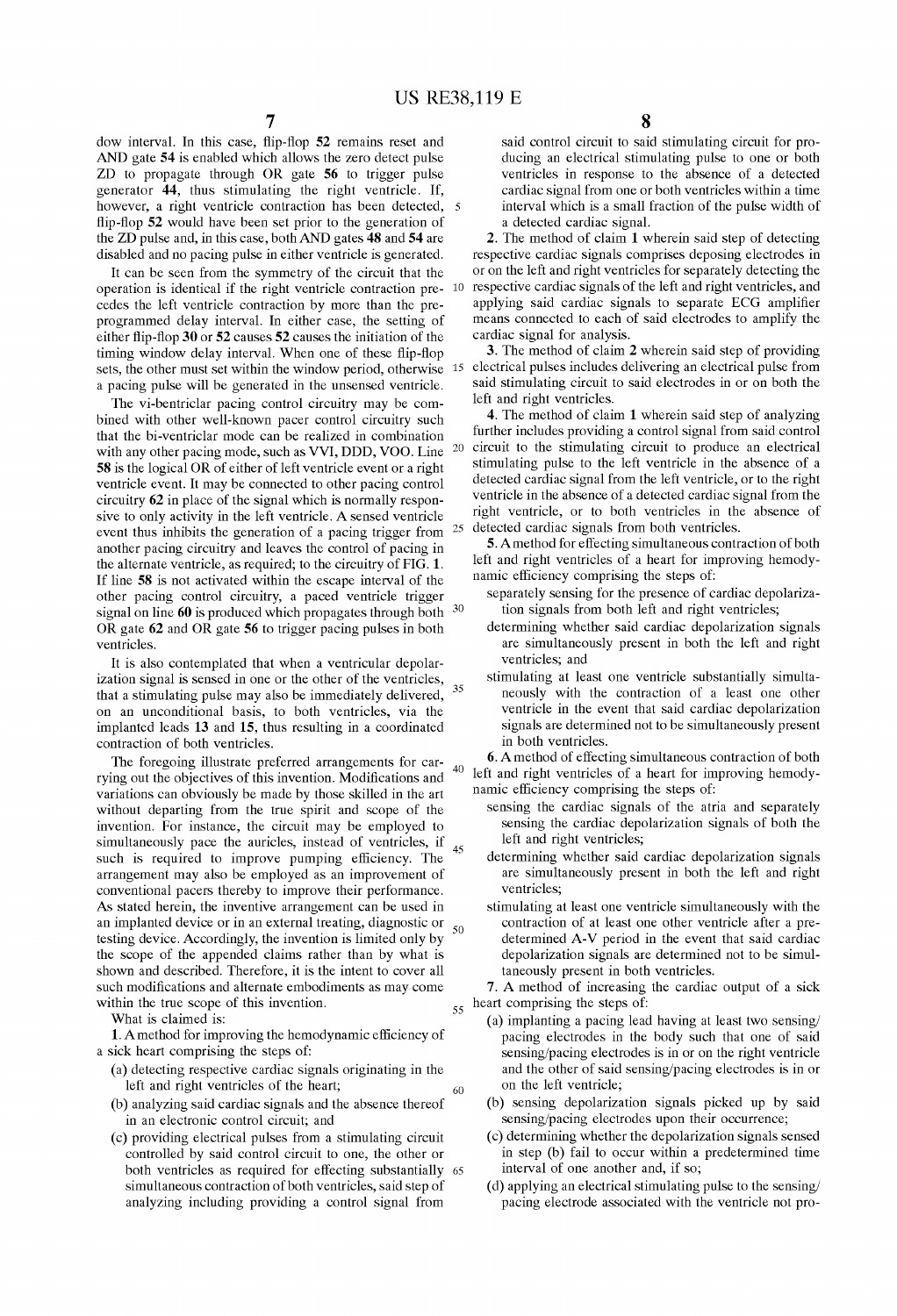35

ducing a depolarization signal Within said time interval at the conclusion of said time interval.

8. The method as in claim 7 Wherein said predetermined time interval is in the range of from about 5 ms. to 10 ms. 9. A bi-ventricular pacemaker, comprising:

- (a) sense means for sensing ventricular depolarization signals originating in or on the right and left ventricles;
- (b) means coupled to said sense means for initiating a time delay of a predetermined length Which is short com pared to the period of a QRS complex upon detection  $_{10}$ of a ventricular depolariZation signal in one of said right or left ventricles; and
- (c) pulse generator means operative upon the termination of said time delay for producing a ventricular simulat ing pulse and applying same to the other of said right or left ventricles unless a ventricular depolarization signal occurs in said other of said right or left ventricle prior to the expiration of said time delay.

10. The bi-ventricular pacemaker as in claim 9 Wherein said sense means comprises a bi-ventricular lead having a 20 first electrode for contacting the left ventricle and sense amplifier means electrically coupled to said first and second electrodes.

11. The bi-ventricular pacemaker as in claim 10 Wherein said means coupled to said sense means includes:

- (a) first and second set-reset flip-flop connected to be set  $25$ by an output from said sense amplifier means;
- (b) presetable counter means for initially containing a digital value representative of said time delay;
- (c) means for incrementing or decrementing said digital  $_{30}$ value in said presettable couter means at regular inter vals until a predetermined count is reached;
- (d) means responsive to the value in said counter means reaching said predetermined count for producing a control signal;
- (e) logic means coupled to said first and second flip-flops and to said presettable counter means for receiving said control signals; and Wherein
- (f) said pulse generator means is enabled by said logic means.

12. The bi-ventricular pacemaker as in claim 11 Wherein said pulse generator means is coupled to said first and second electrodes.

13. An atrial-coupled, bi-ventricular pacemaker for implantation or external use comprising atrial and ventricu- 45 lar sensing means for detecting cardiac signals, said sensing means including first and second ventricular electrodes connected in series for sensing and stimulating the right and left ventricles, respectively, and an atrial electrode adapted to be disposed in an atrial chamber for detecting cardiac signals of the atria, all of said electrodes being connected to separate ECG amplifier means for amplifying the sensed signals; a control circuit coupled to said ECG amplifier means for analyZing the cardiac signals picked up by said sensing means and providing a control signal; and a stimu- 55 lating circuit means for producing an electrical stimulating pulse to the left ventricle in the absence of a detected cardiac signal from the left ventricle, and to the right ventricle in the absence of a detected cardiac signal from the right ventricle, and to both ventricles in the absence of detected cardiac 60 signals from both ventricles to effect substantially simulta neous contraction of both ventricles after a predetermined A-V delay period.

14. The pacemaker of claim 13 wherein said first electrode is adapted to be placed in the right ventricle and the 65 second electrode is adapted to be placed in the coronary sinus extending about the left ventricle.

15. A method for improving the hemodynamic efficiency of a heart comprising the steps of:

- detecting a cardiac depolarization signal originating from a first ventricle;
- immediately and unconditionally stimulating both ven tricles for effecting a coordinated contraction of both ventricles when a cardiac depolarization signal origi nating from the first ventricle is detected.

16. The method of claim 15 wherein the step of immedi ately and unconditionally stimulating both ventricles further comprises providing electrical pulses from a stimulating circuit to both ventricles.

17. The method of claim 16 wherein said step of detecting a cardiac depolarization signal further comprises position ing electrodes in or about both ventricles for detecting cardiac depolarization signals and for conducting a signal to an electronic control circuit for controlling the stimulat ing circuit.

18. The method of claim 17 wherein said step of detecting a cardiac depolarization signal further comprises conduct ing the signal to an amplifier means to amplify the detected signal, and applying the amplified signal to the control circuit.

19. A method for improving the hemodynamic ejficiency of a heart comprising the steps of:

- sensing a contraction of the atria; and
- stimulating both ventricles for effecting a coordinated contraction of both ventricles when a contraction of the atria is sensed and following a predetermined A-V delay period.

20. The method according to claim 19, further comprising; before said sensing step:

- placing a first electrode into the right ventricle through the superior vena cava and placing a second electrode into the left ventricle through the coronary sinus;
- wherein said stimulation of both ventricles is an electrical discharge through said first and second electrode.

 $40$ 21. The method according to claim 19; further comprising; before said sensing step:

- placing a pair of sensing and pacing tip electrodes into each of the right and left ventricles;
- wherein said sensing is detected through said pair of sensing tip electrodes.
- 22. A bi-ventricular pacemaker; comprising:
- sense means for sensing ventricular depolarization sig nals originating from one of left and right ventricles; and
- pulse generator means operative upon sensing a depo larization signal from the one of the ventricles for producing a stimulating pulse and immediately and unconditionally applying the stimulating pulse to both ventricles.

23. A bi-ventricular pacemaker according to claim 22; wherein the sense means includes a lead having a first electrode for placement in or about the left ventricle and a second electrode for placement in or about the right ven tricle.

24. A bi-ventricular pacemaker according to claim 22; wherein the pulse generator means includes a sense amplifier means electrically coupled to the first and second electrodes for amplifying a sensed depolarization signal; a stimulating circuit for producing the stimulating pulse; and a control circuit operative to control the stimulating circuit in response to the amplified sensed depolarization signal.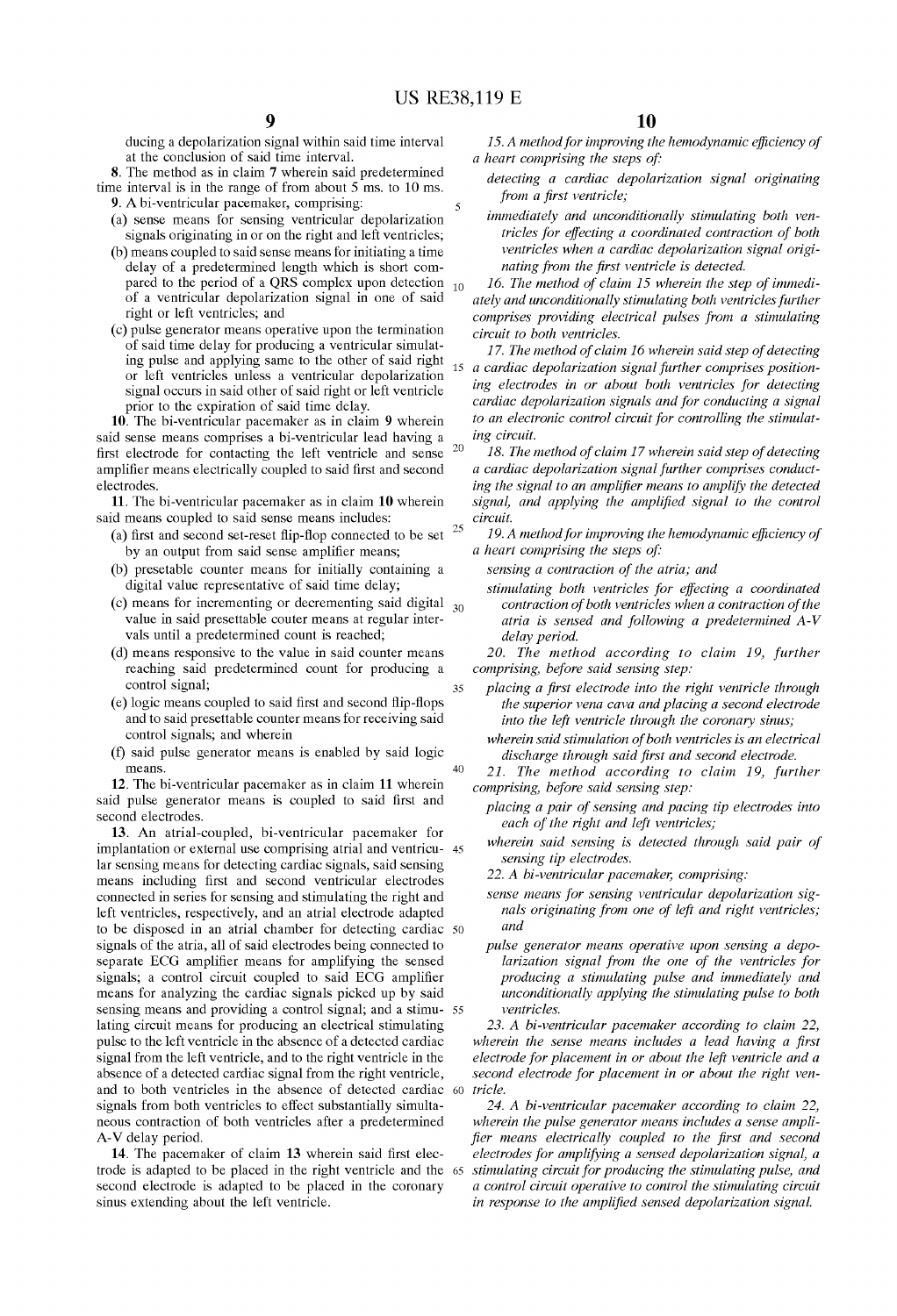25. A bi-ventricular pacemaker comprising:

detecting means for detecting a cardiac signal resulting from a contraction of a first ventricle;

stimulating means for effecting immediate and unconditional contraction of a second ventricle in response to the detected cardiac signal, thereby effecting simultaneous contraction of both ventricles.

12

26. A bi-ventricular pacemaker according to claim 25 further comprising stimulating means for providing a stimu lating pulse to the first ventricle simultaneous with the effecting of the immediate and unconditional contraction of the second ventricle.

> $\mathcal{R}$  $\star$  $\ast$